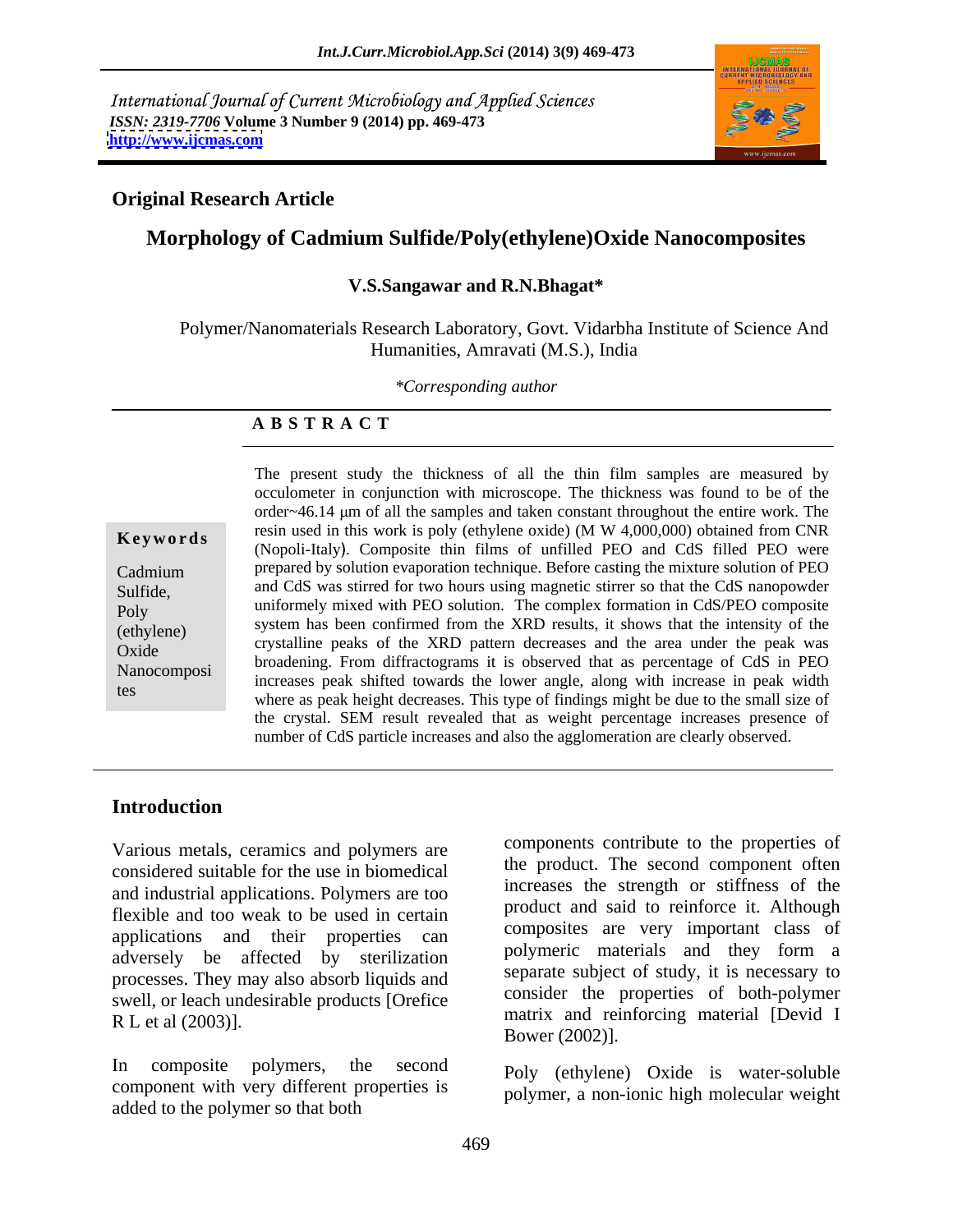polymer with good water solubility and heat **Characterization** formative. It is non-toxic, non-irritant, and it will not generate residue sediment and <br>we samples are influenced by the venerous elements vaporous elements.

Deionised water was used as solvent. 0.154056 nm). Scanning Electron Synthesized Cadmium Sulfide by aqueous solution method was used as filler.

#### **Synthesis of sample preparation**

The resin used in this work is poly (ethylene oxide) (M W 4,000,000) obtained from CNR (Nopoli-Italy). Composite thin films of unfilled PEO and CdS filled PEO were<br> **Results and Discussion** prepared by solution evaporation technique. Before casting the mixture solution of PEO and CdS was stirred for two hours using magnetic stirrer so that the CdS nanopowder uniformely mixed with PEO solution. Then the mixture was cast on a leveled glass substrate and was allowed to evaporate the<br>
100 % crystalline. The degree of solvent at room temperature under normal atmospheric pressure. Composite thin films of PEO with 1, 5 10 and 15 weight percentage of CdS were dried at room temperature for two days. Then after completing evaporation, the film was polymers of detached from surface. In this way, the thin films of unfilled PEO and CdS filled in PEO were prepared by solution evaporation

Thus in the present study the thickness of all the thin film samples are measured by microscope. The thickness was found to be of the order $\sim$ 46.14 µm of all the samples and taken constant throughout the entire work.

### **Characterization**

**Materials and Methods** (XRD) studies were carried out to study the crystallographic properties of the **Materials** experimental samples. X-ray diffraction The Poly(ethylene oxide) was purchased PHILLIPS Holland, XRD system PW 1710 from (Sigma-Aldrich) with 99% purity.  $\frac{1}{2}$  and  $\frac{1}{2}$  and  $\frac{1}{2}$  and  $\frac{1}{2}$  and  $\frac{1}{2}$  and  $\frac{1}{2}$  and  $\frac{1}{2}$  and  $\frac{1}{2}$  and  $\frac{1}{2}$  and  $\frac{1}{2}$  and  $\frac{1}{2}$  and  $\frac{1}{2}$  and  $\frac{1}{2}$  and Electrical and optical properties of the samples are influenced by the crystallographic nature. X-Ray diffraction (XRD) studies were carried out to study the crystallographic properties of the measurement was carried out using PHILLIPS Holland, XRD system PW 1710 diffractometer using CuK $\alpha$  radiation ( $\lambda$  = 0.154056 nm). Scanning Electron Microscopy technique is used owing to its high degree of accuracy in determining the morphological details of the samples under investigation. Surface morphology analyses of nanocomposite thin films were performed by a field emission Scanning Electron Microscopy (SEM), JEOL-63330F, 15 KV, Diya lab, Mumbai.

## **Results and Discussion**

## **X-ray diffractogram (XRD)**

X-ray diffraction method is commonly used to study the crystallinity in polymers. Generally polymers cannot be regarded as 100  $\%$  crystalline. The degree crystallinity varies from polymer to polymer and many polymers are non-srystalline that is amorphous in nature. The presence of crystalline and amorphous region in polymers can be accounted by X-ray diffraction.

technique.<br>
on wide variety of quantitative physical<br>
on wide variety of quantitative physical occulometer in conjunction with concert and the extent of order of repeat The diffraction or interference pattern of Xray from the specimen provides information structure characteristic such as shape and dimension, distance between scattering centers and the extent of order or repeat distance in a given structural arrangement etc. for understanding and elucidating the structure of crystalline.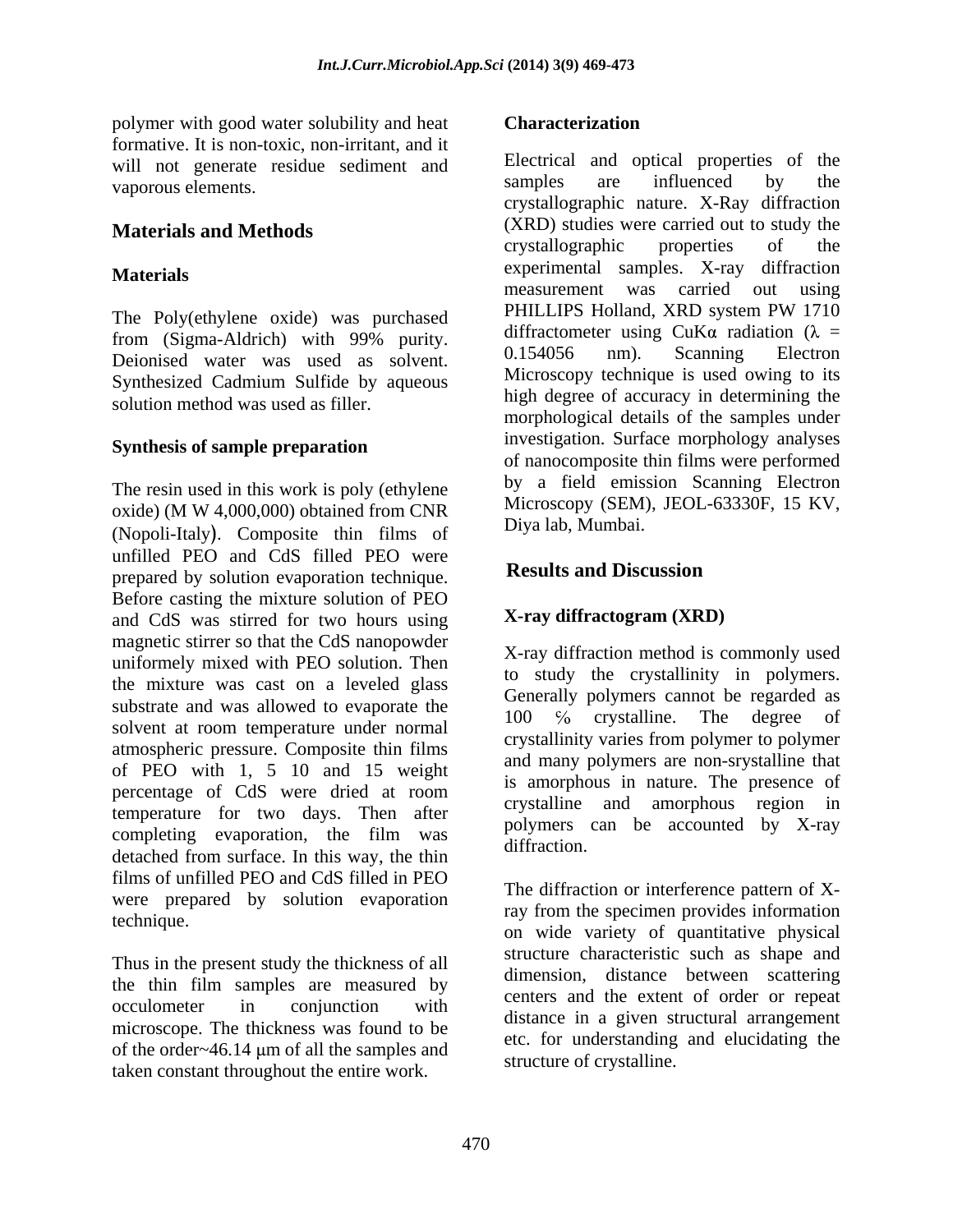Figure 3.1 shows X-Ray diffractrograms (Intensity versus  $2\theta$  curve) of unfilled PEO

 $XRD$  peak present at  $2\theta = 22.42^\circ$ .<br>From XRD diffractrograms it is concluded  $\epsilon$  is observed that the intensity of the S et al  $(2011)$ . increased

Figure 3.1 (a, b, c and d) shows the X-ray diffraction patterns of  $(a)1$ ,  $(b)5$ ,  $(c)10$  and  $(d)$ 15 weight percentage for CdS filled PEO composite thin films respectively. Slight positions between the unfilled PEO and CdS magnification makes it suitable for

The diffraction peaks between  $2\theta = 15^{\circ} - 30^{\circ}$ are clearly apparent in unfilled PEO and also accompanied by major changes in in CdS filled in PEO composite thin films morphology perhaps due to swelling caused for all concentrations. [Sreekanth T et al by the insertion and removal of ions within (1999), Hashmi S A et al (1990)]. Accompanying the decrease is in the gradual broadening of the diffraction peak with increasing weight percentage of CdS in PEO<br>[Jaipal Reddy M et al (2002)]. The peaks [Jaipal Reddy M et al  $(2002)$ ]. The peaks composite thin films are shown in figure exhibit a drastic decrease of their intensity<br> $\frac{32(a - b)}{2(a - b)}$  c and d) respectively On with broadening at higher weight percentage of CdS. The results affirm both the decrease of degree of crystallinity and the lamellae size with increasing CdS. The lost of longrange order in X-ray diffraction results evidence of decrease in crystallinity with increasing the concentration of CdS [Jaipal it is observed that as percentage of CdS in PEO increases peak was shift towards the lower angle, along with increase in peak width where as peak height decreases. This type of findings might be due to the small size of the crystal [Chin- Yeh Chiang et al  $(2003)$ ].

sample. The sample is crystalline with sharp and  $52^{\circ}$  respectively which analogous to the PEO peaks at  $2\theta = 18.77^{\circ}$ ,  $22.42^{\circ}$ ,  $28^{\circ}$ , presence of CdS in PEO, which is clearly 43.18 and 52° respectively. The strongest observed in unfilled CdS diffractogram Apart from these diffraction peaks, two broad peaks observed at an angle  $2\theta = 43.18^{\circ}$ 0 [Sangawar V S et al 2011].

that the crystalline nature of the unfilled crystalline peaks of composite thin films in PEO composite thin film. Our result is good the XRD pattern decreases with increase in agreement with Mohd. Rafie Johan et al loading percentage of CdS in PEO and the (2011), Angesh Chandra (2013), Rajendran area under the peak was also found to be It is observed that the intensity of the increased.

## **Scanning electron microscopy (SEM)**

differences are observed in the peak Microscopy (SEM). The wide range of filled in PEO composite thin films.<br>
since investigation of microstructure and<br>
sometimes nanostructure of polymers. SEM  $^{0}$  -30<sup>0</sup> also shows doping/dedoping process is often The morphology of composite thin films can be investigated using Scanning Electron magnification makes it suitable for investigation of microstructure and sometimes nanostructure of polymers. SEM accompanied by major changes in the polymer.

> SEM micrographs for  $(a)1$ ,  $(b)5$ ,  $(c)10$  and  $(d)$ 15 weight percentage of CdS filled PEO composite thin films are shown in figure  $3.2(a, b, c, and d)$  respectively. comparing micrographs of CdS [Sangawar V S et al 2011] and CdS filled PEO composites, it is observed CdS nanoparticles are well dispersed in PEO matrix.

Reddy M et al  $(2002)$ ]. From diffractograms dispersion is non-uniform As weight Figure shows that CdS are in well dispersed form in PEO microspheres and this dispersion is non uniform. As weight percentage of CdS increases presence of number of CdS particle increases and gets the agglomerated as clearly observed in SEM micrographs.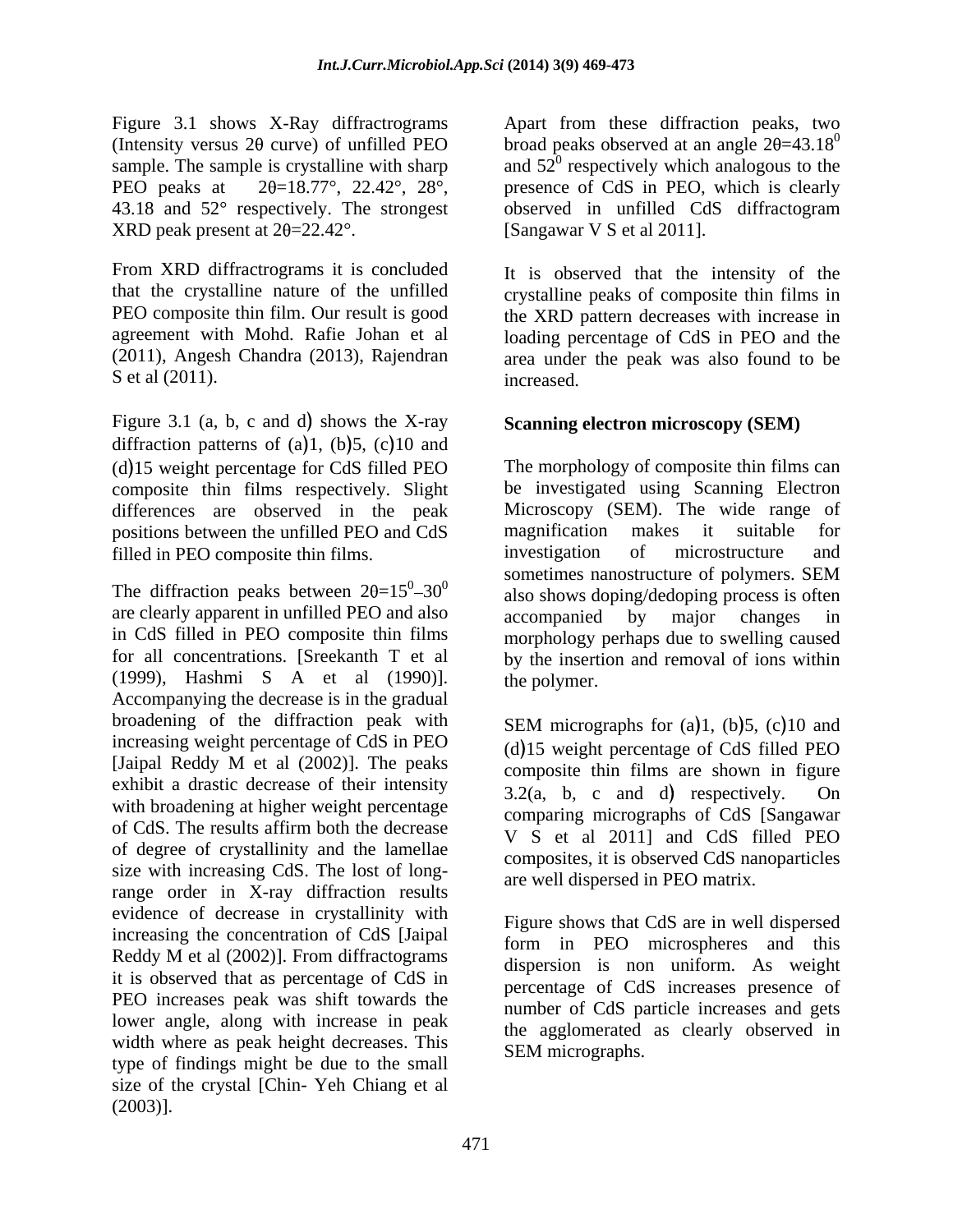**Figure 3.1**: X-ray diffract gram for unfilled Poly (ethylene) Oxide thin film



**Figure 3.1**(a, b, c, d): shows the X-ray diffraction patterns of (a)1, (b)5, (c)10 and (d)15 weight percentage for CdS filled PEO composite thin films respectively.